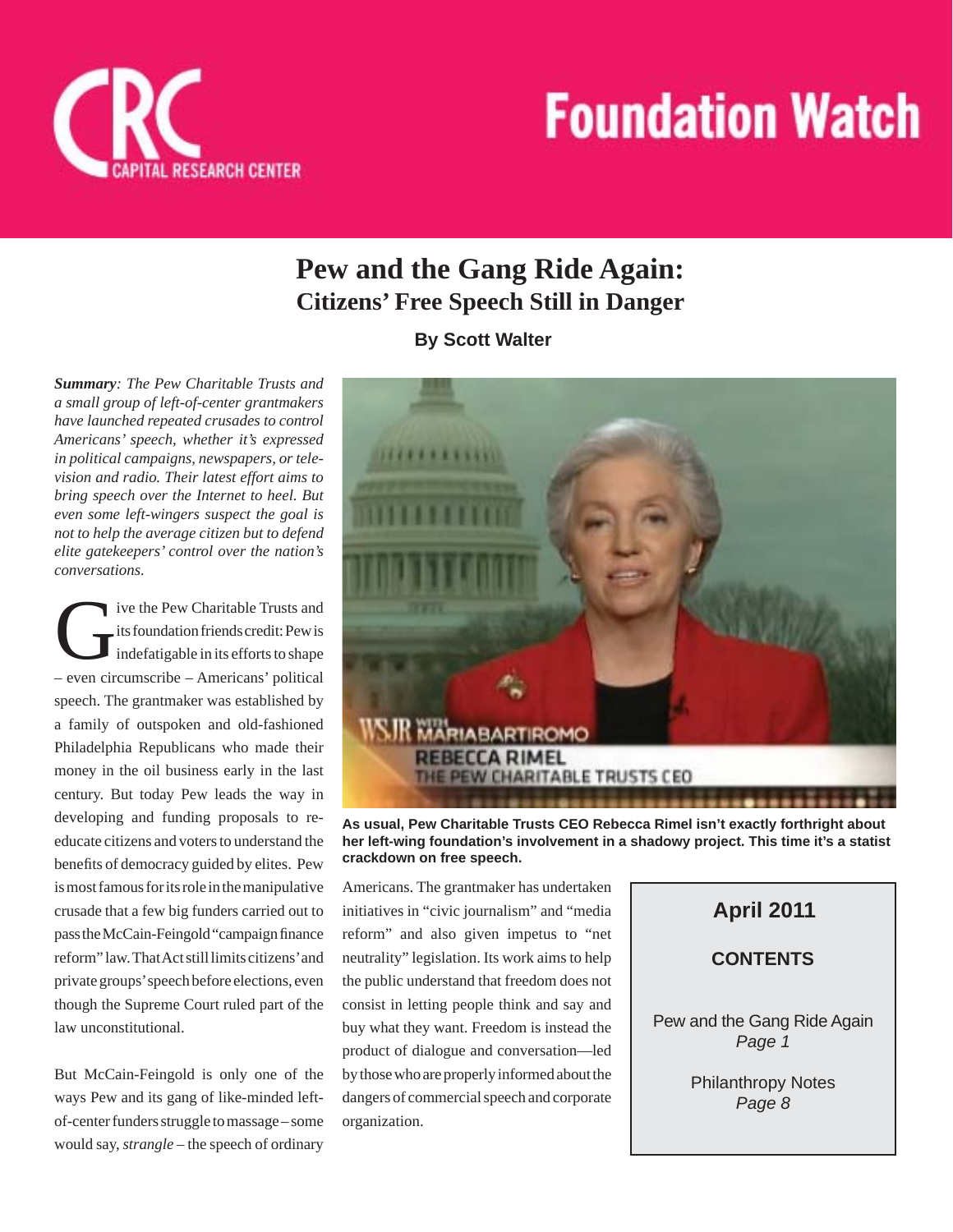#### **Pew and "Civic Journalism"**

The year 1993 saw the birth of a crusade for "better" journalism with the opening of the Pew Center for Civic Journalism. (See *Foundation Watch*, August 1996.) This project, administered by the far-left Tides Center, sought to color the way journalists work: "At its heart is a belief that journalism has an obligation to public life – an obligation that goes beyond just telling the news or unloading lots of facts. The way we do our journalism affects the way public life goes."1

Even many observers on the left were embarrassed by this scheme to influence politics (a.k.a., "public life") by giving mainstream media outlets money and other assistance in order to shape their coverage. And no wonder: Any form of paying for stories violates a fundamental norm of old-fashioned (precivic?) journalism.

A *Boston Globe* executive admitted that its 1996 presidential coverage was deeply affected by a Pew-funded "coordinator"

**Editor:** Matthew Vadum

**Publisher:** Terrence Scanlon

#### *Foundation Watch*

is published by Capital Research Center, a non-partisan education and research organization, classified by the IRS as a  $501(c)(3)$  public charity.

**Address:** 1513 16th Street, N.W. Washington, DC 20036-1480

**Phone:** (202) 483-6900 **Long-Distance:** (800) 459-3950

**E-mail Address:** mvadum@capitalresearch.org

**Web Site:** http://www.capitalresearch.org

*Organization Trends* welcomes letters to the editor.

**Reprints** are available for \$2.50 prepaid to Capital Research Center.

who "assigned the stories, assembled the people for forums, dealt with polls, [and] worked with the copy desk." It's hard to believe any donor would fear that the *Boston Globe*'s political coverage would be insufficiently slanted to the left, but Pew took no chances.

Note that Pew's justification for its meddling in journalism was to "re-engage" the public with the mainstream journalism provided by newspapers and television. Perhaps Pew should have hired Rupert Murdoch and Roger Ailes, the entrepreneurs behind the Fox News Channel, to consult with them about just why many Americans felt alienated from mainstream media and what the public actually wanted from journalism. Of course, that's unthinkable, because of Pew's bias against the actual views of ordinary citizens, a bias that shows up in all of its speech-shaping efforts.

**Pew and Campaign Finance "Reform"** Not long after Pew's civic journalism crusade began, the giant philanthropy helped launch the campaign finance movement. This led to one of Pew's most embarrassing moments: Sean Treglia, a seven-year staffer and former vice president of the Pew Charitable Trusts, spilled the beans during a 2004 talk before journalists at the University of Southern California.2 (See *Foundation Watch*, June 2005.) By this time, Treglia explained, he was off the Pew payroll and the campaign finance bill had passed; so he felt safe laying out how Pew and a few foundation friends had managed "to create an impression that a mass movement was afoot" demanding campaign finance reform. (Actually, according to Pew Research Center polls, the public ranked the issue dead last among 22 issues they were asked about in January 2002, two months before the law passed.)<sup>3</sup>

Although Treglia never asked Pew or its grantees to violate reporting laws, he "always encouraged the grantees to never mention Pew," because "if Congress thought this was a Pew effort, it'd be worthless. It'd be 20 million bucks down the drain." In fact, Treglia was too modest about Pew's generosity. A study by Political Money Line found that Pew and seven other liberal foundations were the source of \$123 million of the \$140 million spent from 1994-2004 to directly promote

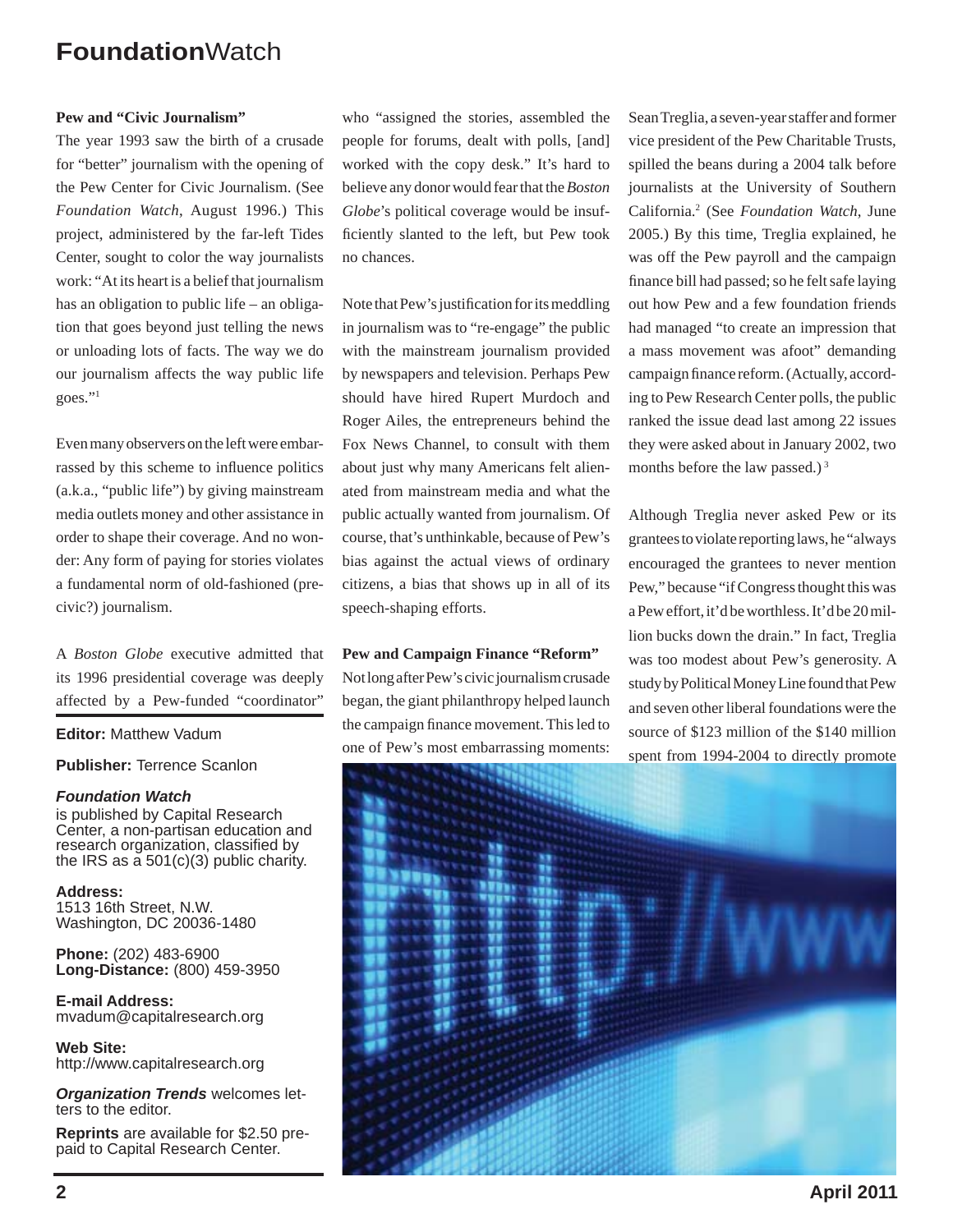campaign finance reform. Pew was the biggest donor, giving roughly \$40 million.

That investment by wealthy foundations paid off when both houses of Congress, a reluctant Republican president, and the U.S. Supreme Court allowed broad new legal restraints on political speech — restraints that conveniently bypass journalists like Pew's friends at the *New York Times* and National Public Radio (NPR), whose freedoms are left untouched. These elite journalists return the favor by never labeling Pew or its Centers and Projects as "liberal" or "left-wing."

Indeed, the mainstream journalists who heard Treglia's confession never reported his shocking story, which lay hidden till *New York Post* columnist Ryan Sager saw a video of the speech and reported on it. When public outrage flared, Pew tersely responded that it had not violated the laws on formal lobbying or on disclosing grantees. True, but nobody said it had.

Treglia tried hard to claim his speech had been misinterpreted. (Capital Research Center has an exclusive interview with Treglia at http://www.capitalresearch.org/news/news.  $html$ ?id=312.) He sneered at bloggers as he tried to backpedal: They are "not news journalists. To the contrary, they are nothing more than partisans engaged in an effort to discredit the campaign-finance movement."4 Observe the distinction he made. "News journalists" wouldn't say such things (which is true; the journalists who heard Treglia's speech kept it quiet). And the only "partisans" who exist are persons who criticize a political movement that – after Treglia and other "nonpartisans" quietly poured 123 million dollars' worth of their own speech into that movement – managed to create new legal restrictions on other Americans' speech.



#### **Robert McChesney**

#### **Pew, Media "Reform," and "Net Neutrality"**

Not content with their campaign finance triumph in early 2002, Pew and friends quickly moved on to the next frontier of speech regulations with another movement called "media reform." Late 2002 saw the creation of Free Press, the leading nonprofit advocacy group for the new crusade. It was founded by campaign finance reform advocate Josh Silver and Robert McChesney, a professor at the University of Illinois and a former editor of the Marxist journal *Monthly Review*. Free Press now boasts over 30 full-time staffers and a \$4 million annual budget.

John Fund of the *Wall Street Journal*, who had sharply criticized Pew's campaign finance gimmickry,5 wrote a similarly scathing exposé of Pew's latest "reform" in a December 21, 2010 article.<sup>6</sup> Fund focused on the critical funding link between the two dubious reforms: "Of the eight major foundations that provided the vast bulk of money for campaign-finance reform, six became major funders of the media-reform movement. (They are the Pew Charitable Trusts, Bill Moyers's Schumann Center for Media and Democracy, the Joyce Foundation, George Soros's Open Society Institute, the Ford Foundation, and the John D. and Catherine T. MacArthur Foundation.)"

Once again, advocates were draping soothing words like "nonpartisanship" and "neutrality" over their so-called reform. But Fund had no trouble pointing out facts that demonstrate the opposite qualities in the latest crusade, whose centerpiece is "net neutrality"  $- a$ scheme to involve the federal government in regulating the Internet and broadband providers.

(According to its advocates, "net neutrality" means legal rules stipulating that "Internet service providers may not discriminate between different kinds of content and applications online."7 In reality, the rules would slow down the web, make it harder to block spam, create a stifling government bureaucracy, and discourage investment in high speed Internet and other innovations. See *Foundation Watch*, January 2010.)

Take the claim that media reform, like Treglia's campaign finance reform, is be-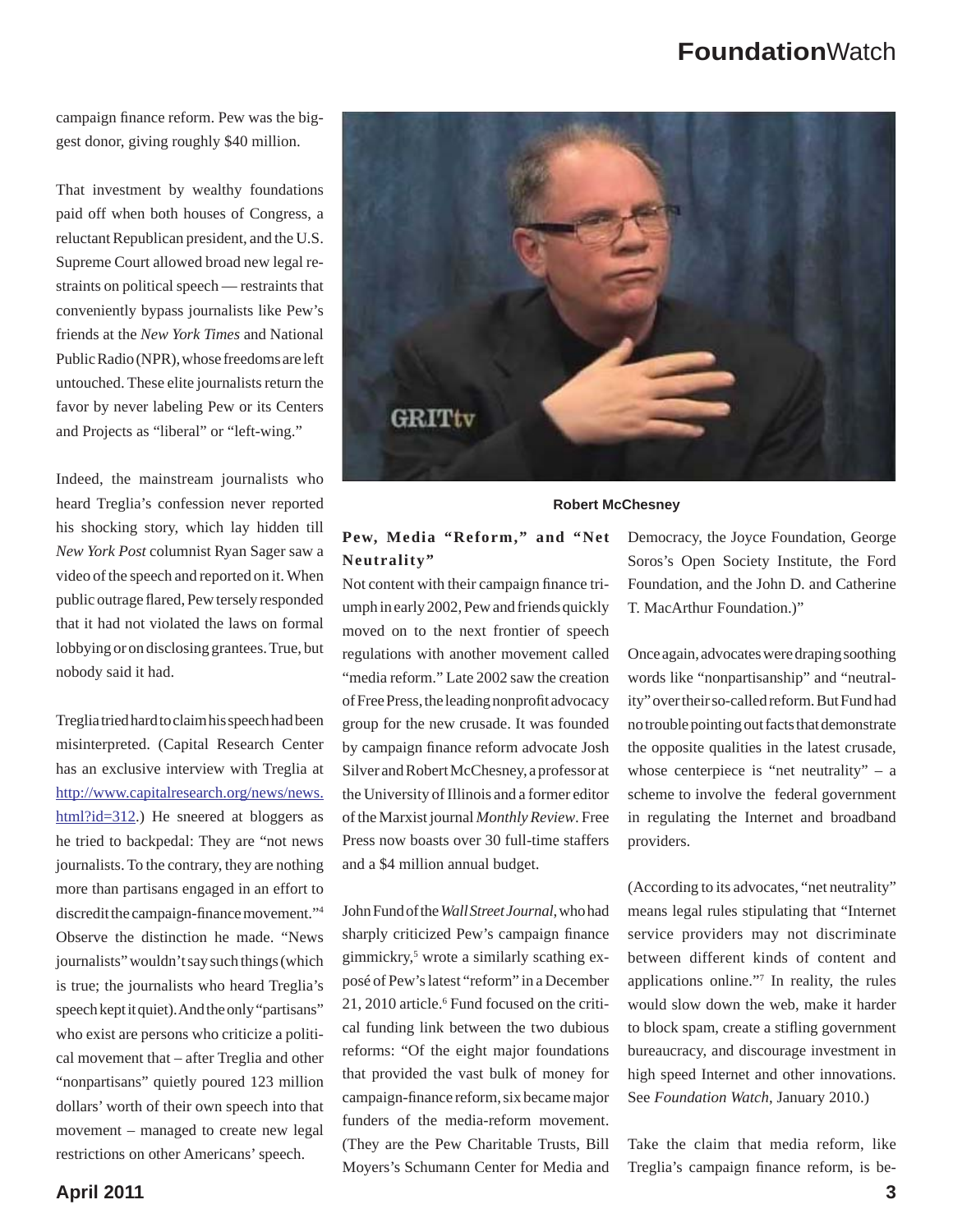reft of partisanship. In reality, Fund notes, *opposition* to net neutrality enjoys strong bipartisan support in Congress, which even under Democratic control refused to pass legislation to enable net neutrality regulations. Such regulation only occurred when the Federal Communications Commission (FCC) cast a straight party-line vote last December to begin regulating the Internet, even though a federal court had earlier ruled the FCC lacked the authority to do so.

And just as Pew's polls had shown most people weren't interested in campaign finance reform, so a November 2009 poll commissioned by media reform advocates at Free Press found that most Americans like the way the Internet works and don't want it regulated by the federal government.8

Fund also detailed the cozy ties between President Obama – a passionate supporter of net neutrality – and the FCC and Free Press. The president appointed a law school pal to head the FCC and personally met with him at least 11 times at the White House. The FCC hired as its press secretary Jen Howard, who had the same job at Free Press. And the FCC's chief diversity officer, Mark Lloyd, co-wrote a Free Press report that called for stringent new regulations to fix the "imbalance" in talk radio.

The fix would entail a new kind of affirmative action in which stations would have to dump a popular conservative host like Rush Limbaugh and substitute a left-wing woman host. The Free Press report added that if the new regulations didn't make media companies toe the line, the companies should be slapped with a fee that will go straight to the Corporation for Public Broadcasting "to cover controversial and political issues in a fair and balanced manner."9

The most egregious collusion Fund cited

was a report the FCC commissioned in 2009 from Harvard's Berkman Center for Internet and Society. The FCC said the report would provide it with an "independent review of existing information" so the agency could "lay the foundation for enlightened, data-driven decision making."10 The report's principal investigator, Yochai Benkler, explained that the work was funded by two of the most prominent members of the Pew gang: "I am proud and grateful of the support we received from the Ford Foundation and the John D. and Catherine T. MacArthur Foundation. Both foundations were remarkably open and flexible in their willingness to receive and process our requests for funding in lightening speed, so as to allow us to respond to this highly time-sensitive request to support the FCC's efforts, while maintaining complete independence from the agency."

Given the direct funding of the report by open advocates of net neutrality like the Ford and MacArthur foundations, it is risible to pretend the Berkman Center is neutral on net neutrality. And that's before taking into account the Center's support from the Open Society Institute, another member of Pew's posse, and its funding from Google and Microsoft, two corporations that support net neutrality for powerful commercial reasons. (See *Foundation Watch*, January 2010.)

As Fund sums up this history, "the 'media reform' movement paid for research that backed its views, paid activists to promote the research, saw its allies installed in the FCC and other key agencies, and paid for the FCC research that evaluated the research they had already paid for. Now they have their policy. That's quite a coup."

#### **Following the Money**

Once again Pew tried to divert this unwanted attention with a straw man argument. Pew president Rebecca Rimel wrote the briefest of rebuttals to the *Wall Street Journal*: "the Pew Charitable Trusts has not been a funder of an advocacy organization called Free Press. Pew has also never taken a position on so-called net neutrality, and has no intention of doing so."11 Of course, Fund never said Pew had funded Free Press but that it had invested heavily in the broader media reform movement, a fact readily proven.

During the last decade, Pew gave millions of dollars to the Pew Internet & American Life Project, the Pew Research Center for the People and the Press, the Project for Excellence in Journalism, and the like. Many of those millions were passed through the Tides Center, which Pew also used to manage some of these projects as well as the Pew Center for Civic Journalism. (Those looking for the precise amounts should know that more Pew grants to Tides show up on the Foundation-Search.com database than on Pew's website.) No doubt Tides captured a healthy percentage of Pew's millions as they passed through. And year after year the Tides Foundation also gave grants of varying size to Free Press, as much as \$87,000 in 2007.12

Tides at least makes little effort to deny its partisan orientation in support of left-wing causes, and for many years Pew has been one of its biggest benefactors. Nor does Tides do much to hide its promotion of net neutrality. It's easy to find Tides "projects" that advocate for various parts of this agenda. For instance, leaders of the Open MIC initiative have written newspaper articles demanding net neutrality regulations.13 The Center for Social Inclusion has published "Broadband Equity Today," a document that "applaud[s] the FCC's efforts to develop a national plan to expand broadband access."14

And perhaps most amusingly, Tides' Center for Independent Journalism sponsors the Open Internet Reporting Fellowship in order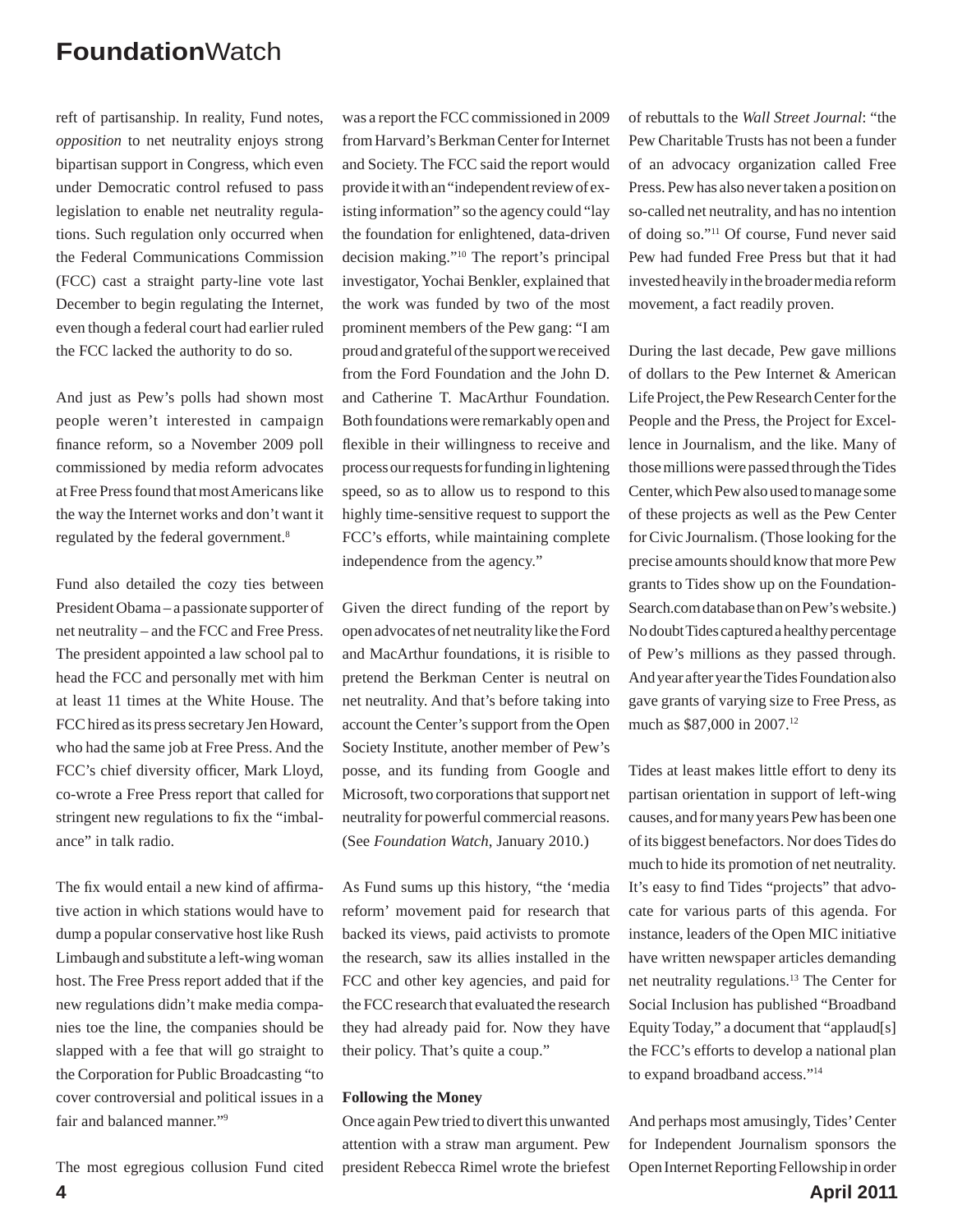to create articles advocating net neutrality.15 How does Tides define journalism that is "independent"? Easy. That would be journalism that flows from \$500 rewards to writers whose publishers or producers promise to publish a pro-net neutrality story in "their ethnic/community media outlet."

One sees again how convenient Treglia's distinction between journalists and partisans can be. A critic of Tides' advocacy should be labeled a "partisan" who opposes "reform," while a paid-for shill is practicing "independent journalism." No doubt Pew's pioneering civic journalism crusade two decades ago helped Tides invent today's "independent journalism."

But don't expect too much consistency from media reformers on this point. Free Press, for instance, sharply criticized commentator Armstrong Williams in 2005 when it was learned the Bush administration had paid him to speak kindly about the No Child Left Behind Act.16 Some journalists are apparently more independent than others.

#### **Grantmaker Networking: The Cunning and the Naïve**

Admittedly, in the media reform campaign Pew seems to have learned something from its Treglia embarrassment and has supported mainly research rather than advocacy, leaving that to its fellow speech warriors like the Ford Foundation and the Open Society Institute. But Pew's Internet Project has provided much ammunition to reformers through such work as a recent study on Internet use that industry observers at PaidContent.org headlined, "New Pew Stats To Fuel Net Neutrality Fans."17 Pew research is especially popular with Free Press. A search of its website for "Pew" yields hundreds of hits.

**April 2011 5** Digging deeper, one finds still more evidence that Pew is less than neutral on net neutral-

ity. The website of Grantmakers in Film + Electronic Media (GFEM), a Council on Foundations affinity group, lists a "Funder Conversation" last year that was hosted by the Open Society Institute and included a talk by Helen Brunner. Brunner is director of the Media Democracy Fund, a leading advocacy group for net neutrality and related issues. ("Media democracy" is a term one step further to the left than mere "media reform," and "media justice" is the preferred phrase for those still further to the left.) Brunner, the website explains, "has also advised Policy Funders Network, "a newly-created list-serve organized to facilitate conversations among grant makers who have a shared interest in communications and media policy. The goal is to encourage more funding for media policy projects. Discussions focus on a broad range of policy, regulation and legislative issues…. Organized by the Ford Foundation, this list has about 50 participants from diverse foundations including ARCA Foundation, the Carnegie Corporation, Nathan Cummings Foundation, and the Pew Charitable Trusts."



**Mark Lloyd**

Ford, Pew, Andy Warhol, Quixote, Women Donors Network, Leeway, and other foundations in the areas of communications policy, independent media, freedom of expression, and the arts."18

The best evidence of Pew's discreet relationships with net neutrality advocates comes from "Funding Media for Social Change," a report the MediaWorks Initiative issued "to document and quantify the need for increased strategic funding of progressive media."<sup>19</sup> This report by two vigorous supporters of net neutrality describes the Communication This cozy group brings up another issue raised by the media reform movement, namely, the way cunning funders like Ford and Pew work to herd more naïve foundations into the funding stream. An excellent example is the work of GFEM, which is dominated by leading media reform backers like Ford and MacArthur. A curious funder who typed "net neutrality" into GFEM's home page would pull up numerous articles, all carefully selected. While one of the first dozen or so documents does come from a conservative source, the Christian Coalition, that piece argues in favor of net neutrality.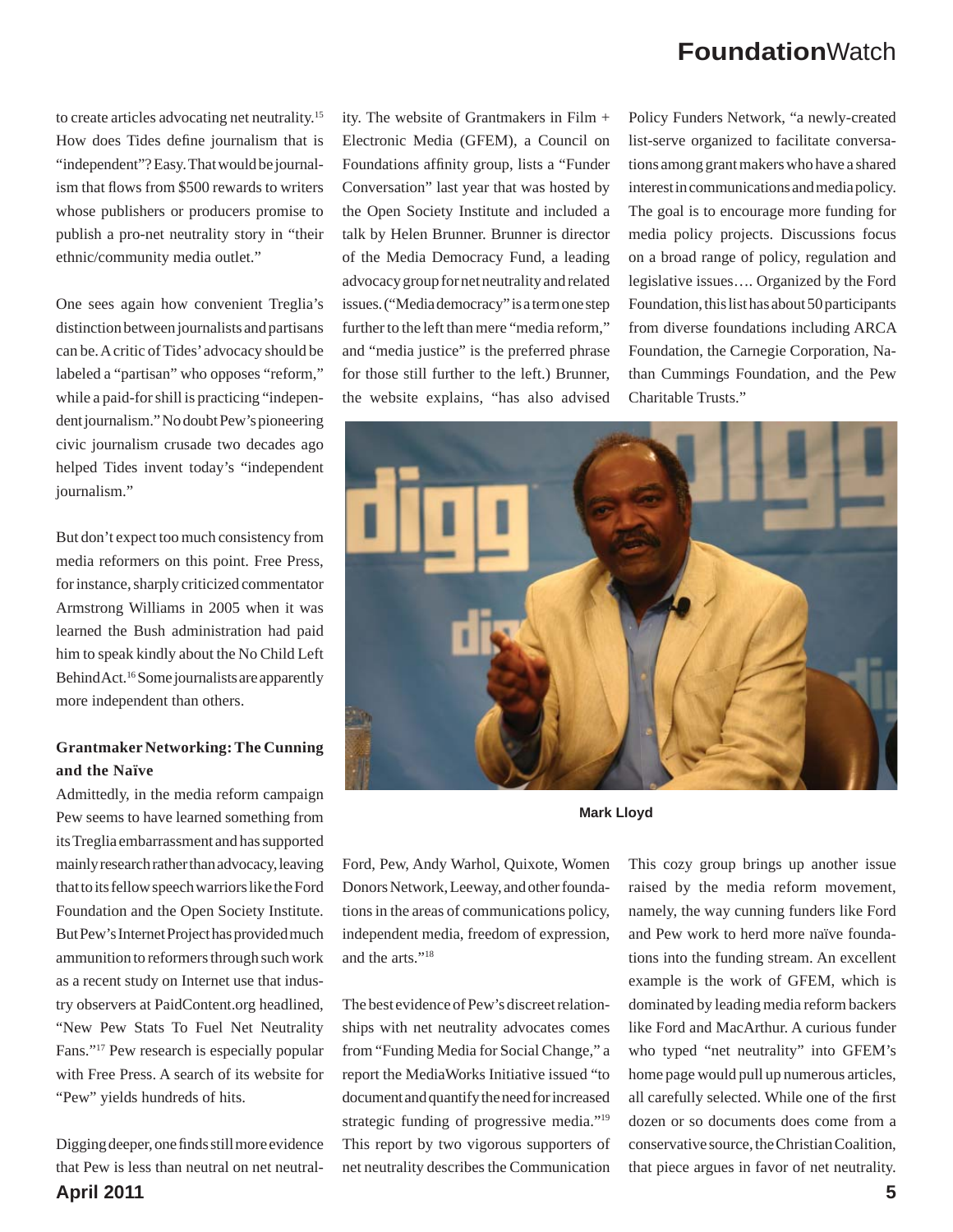(Some right-of-center groups support net neutrality out of fear their websites and messages may be censored, but most conservative groups oppose it.)

The hypothetical grantmaker seeking an education on net neutrality is carefully protected from sustained criticism of the idea from right-of-center authors. GFEM prefers sources that run the gamut from the polite left to the angry left. The angrier the source, the more it complains that the FCC's initial net neutrality policy should have been far more extreme.

For further proof of the herding practiced by GFEM, consider the donors-only conference call on net neutrality it scheduled for January 27, 2011.<sup>20</sup> Any foundation staffer unsure what net neutrality entails is invited "to learn more about how communications policies like net neutrality may impact your foundation's issues" by visiting http://www. MediaDemocracyFund.org/impact-stories.

That's fitting because the Media Democracy Fund is co-sponsoring this GFEM conference call. But the Fund, as we noted earlier, is a leading net neutrality advocacy group whose "funding partners" include, naturally, the Ford Foundation, the Open Society Institute, and other Pew friends.<sup>21</sup> Its "thought leader" is Helen Brunner, the same net neutrality booster who has advised "the Ford, Pew, Andy Warhol, and Quixote Foundations."22

Leading the conference call were Jack Rosenthal and Gigi Sohn. Rosenthal currently works at the Atlantic Philanthropies, having come from the New York Times Foundation. He works under Atlantic's president, Gara La Marche, who came from George Soros's Open Society Institute. Sohn is president of Public Knowledge, "a Washington DC based public interest group working to defend your

rights in the emerging digital culture." Sohn previously worked at the Ford Foundation, where she "developed the strategic vision and oversaw grantmaking for the Foundation's first-ever media policy and technology portfolio."23

Sohn's current organization, funded by Ford, MacArthur, and Open Society,<sup>24</sup> takes a clear stand on the issue: "Public Knowledge supports enforceable Net Neutrality regulation and a neutral Internet."<sup>25</sup> In her Huffington **Radical Left vs. Liberal Left** Some observers may feel squeamish at the thought that America's laws governing the Internet may be shaped by a group so sorely lacking in diversity, but in fact there is one important difference among these various reformers. Call it the difference between the well-heeled, comfortable left and the angry, poorer left.

The angry activists are often trenchant critics of their comfortable comrades, whom they



**Yochai Benkler**

Post blog, Sohn also makes clear her close connections to powerful Democrats in Congress making tech policy.26

In short, at Grantmakers in Film + Electronic Media it is indeed a small world after all. It's possible that nearly everyone who spoke on this conference call had at some point received money, either as a staffer or grantee, from the Ford Foundation or the Open Society Institute.

The odds a registered Republican spoke are considerably lower.

accuse of using idealistic language to call for media reform and aid to the disenfranchised, when in fact they are only seeking a power grab for their own comfortable clan. To its credit, the GFEM site has an article by two angry leftists who expose the scheme, the kind that so often occurs when the radical chic set claims to speak for the downtrodden.

The article offers "A Skeptical View of 'Net Neutrality'" and was written by Scott Sanders and James Owens.27 The authors have impeccable left-wing credentials. Owens, for instance, wrote "Mumia Abu-Jamal: The ABC Hatchet Job" for *CovertAction* 

**6 April 2011**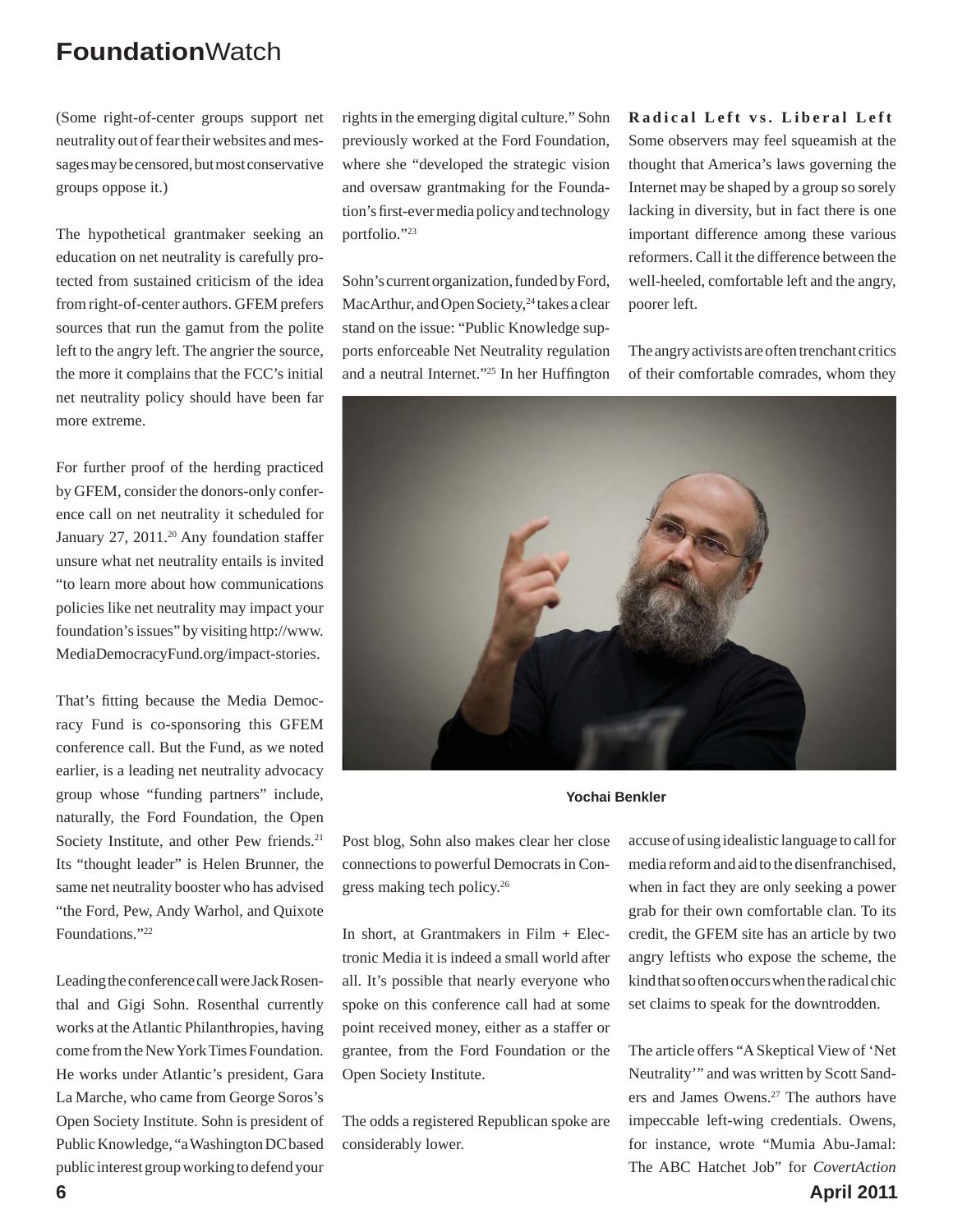*Quarterly*. (Most people recall Abu-Jamal as the convicted cop-killer and Black Panther Party member lionized by the left, but no doubt Sanders and Owens would remind us that he was a *journalist*; specifically, a Philadelphia radio personality working part-time at a minority-owned radio station when he shot officer Daniel Faulkner in the back before pumping four more bullets into his face and body.)

The radical leftists Sanders and Owens warn that left-liberal media reformers should not be trusted: "Professional journalists themselves are engaged in a desperate struggle to maintain their social position as elite interpreters of daily life through controlling access to the occupation of reporting. As professional journalists seek to reconstruct their gatekeeping authority over online news production they are also rebuilding barriers to access that historically excluded people of color, the poor and working classes, political dissidents, LGBT communities and

other groups" – including conservatives, one might add.

The authors report on a December 2009 workshop held by the Obama administration's Federal Trade Commission to ponder "How Will Journalism Survive the Internet Age?" None of the speakers lived up to their own rhetoric in Sanders and Owens's view: "Even Josh Silver, Executive Director of Free Press, did little to challenge the clearly selfserving assertions raised by news producers and industry representatives but instead reinforced their frames and ideas." Worse, Silver cast the participants "as legitimate decision makers over community needs: 'we need to figure out . . . what do communities really need' so that 'we' can 'really engage the public.'" That was too much for Sanders and Owens, who understandably want to know, "Who is this 'we' that stands apart from the public yet decides what that public truly needs?"

Apparently Sanders and Owens haven't been paying much attention to the *modus operandi*  of Pew and its friends over the years. Whether it's civic journalism, campaign finance reform, or net neutrality – or their ancient forebear, "the fairness doctrine" – the real game is to claim to be pure and wise, unsullied by partisanship, sailing grandly on waves of objectivity and expertise in service to the public, while actually working to ensure that elite gatekeepers shape what is said in newspapers and political campaigns, on television and radio, and now over the Internet.

Otherwise, the public might get to be in charge.

*Scott Walter is a senior consultant for American Philanthropic and blogs for its PhilanthropyDaily.com site.*

*FW*

#### ENDNOTES

- 2 The complete talk is available online at http://rhsager.com/test/.
- 3 http://people-press.org/reports/pdf/147.pdf
- 4 Letters to the Editor, Chronicle of Philanthropy (May 26, 2005), available at http://www.hudson.org/files/
- pdf\_upload/2005\_05\_26\_Letter\_on\_Schambra\_OpEd.pdf.
- 5 http://online.wsj.com/article/SB122512338741472357.html
- 6 http://online.wsj.com/article/SB10001424052748703886904576031512110086694.html
- 7 http://www.freepress.net/policy/internet/net\_neutrality
- 8 http://savemyinternet.com/guide/Net%20Neutrality%20For%20The%20Win-High%20Res.pdf
- 9 http://www.freepress.net/library/977
- 10 The report is available at http://www.fcc.gov/stage/pdf/Berkman\_Center\_Broadband\_Study\_13Oct09.pdf 11 http://online.wsj.com/article/SB10001424052748703909904576051954012607720.
- html?KEYWORDS=rimel
- 12 http://www.tides.org/fi leadmin/user/pdf/Tides-Foundation-List-of-Grantees-2007.pdf
- 13 http://seattletimes.nwsource.com/html/opinion/2004083050\_openmic20.html
- 14 http://www.centerforsocialinclusion.org/publications/?url=broadband-equity-today&pag=0
- 15 http://news.newamericamedia.org/news/view\_article.html?article\_id=f2d7f132ab2981146eb9bcc8e79a2a0d 16 http://www.freepress.net/release/40
- 
- 17 http://paidcontent.org/article/419-new-pew-stats-to-fuel-net-neutrality-fans/
- 18 http://www.gfem.org/node/952
- 19 http://mediaactioncenter.org/fi les/FinalMWIreport.pdf
- 20 http://gfem.org/node/1137
- 21 http://www.mediademocracyfund.org/about/supporters
- 22 http://www.mediademocracyfund.org/about/staff
- 23 http://www.digitalmediaconference.com/sohn\_bio.htm
- 24 http://www.publicknowledge.org/about/who/funders
- 25 http://www.publicknowledge.org/issues/network-neutrality
- 26 http://www.huffingtonpost.com/gigi-sohn/boucher-defeat-a-loss-for\_b\_778037.html
- 27 http://gfem.org/node/839

**Please consider contributing early in this calendar year to the Capital Research Center.**

**We need your help in the cur**rent difficult economic cli**mate to continue our important research.** 

**Your contribution to advance our watchdog work is deeply appreciated.** 

**Many thanks.** 

**Terrence Scanlon President**

<sup>1</sup> http://www.pewcenter.org/doingcj/index.html